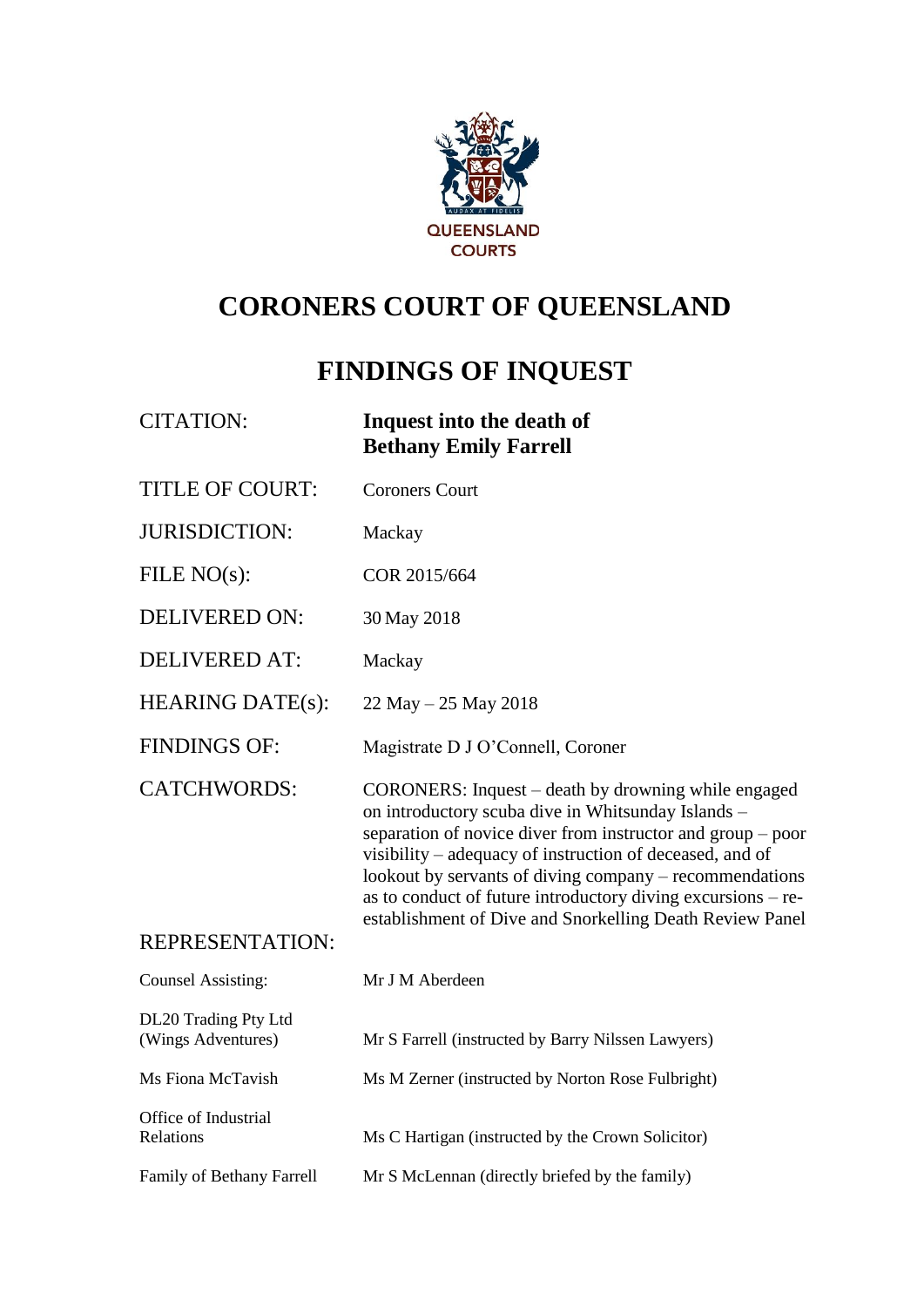[1]. On 17 February 2015 Bethany Emily Farrell died after she became separated from her group while undertaking an Introductory Dive<sup>1</sup>. She was a United Kingdom National who had only been in Australia for six days on a backpacking trip. She had never previously undertaken the activity of scuba-diving. Why her death occurred, whether the conditions were suitable for a novice, whether a Resort Dive should commence in Confined Open Water<sup>2</sup>, and whether the dive company complied with the appropriate *Code of Practice<sup>3</sup>* were all matters examined in the inquest. Methods of preventing future deaths in these circumstances was also considered.

## **Tasks to be performed**

- [2]. My primary task under the *Coroners Act 2003* is to make findings as to who the deceased person is, how, when, where, and what, caused them to die<sup>4</sup>. In Miss Farrell's case there is no real contest as to who, when, where, or what caused her to die, the real issue is directed to the 'how' she came to die.
- [3]. Accordingly the List of Issues for this Inquest are:-
	- 1. The information required by *s 45(2)* of the *Coroners Act 2003*, namely when, where, and how, did Miss Farrell died, and what caused her death.
	- 2. Were the currents, weather, surface conditions, visibility, maximum depths and location on 17<sup>th</sup> February 2015 suitable for novice divers learning to dive?
	- 3. Was the conduct of Miss Farrell's dive excursion conducted in accordance with the *Recreational Diving, Recreational Technical Diving and Snorkelling Code of Practice 2011,* the *Safety in Recreational Water Activities Regulation 2011* and with best safety principles, including, but not limited to:
		- (a) Did the dive instructor conduct a dive site risk assessment in compliance with *s 2.3.2* of the *Recreational Diving, Recreational Technical Diving and Snorkelling Code of Practice 2011*?
		- (b) Was the dive instructor's in-water teaching of skills to Miss Farrell adequate and did the teaching comply with *s 2.3.3* of the *Recreational Diving, Recreational Technical Diving and Snorkelling Code of Practice 2011?*
		- (c) Was the dive instructor's in-water supervision of Miss Farrell during Miss Farrell's dive excursion adequate and did it comply with *s 2.3.2* of the *Recreational Diving, Recreational Technical Diving and Snorkelling Code of Practice 2011* and *r.9* of the *Safety in Recreational Water Activities Regulation 2011*?

<sup>&</sup>lt;sup>1</sup> The dive goes by a number of names including Resort Dive, but it is simply a dive done by inexperienced persons who have not dived before.

 $\frac{1}{2}$  This is a specific diving term

<sup>3</sup> The applicable industry code is the *Recreational Diving, Recreational Technical Diving and Snorkelling Code of Practice 2011*, and the *Safety in Recreational Water Activities Regulation 2011*. I will simply refer to it in my findings as the 'Code of Practice', 'Code', or 'Diving Code', and 'the Regulations'. <sup>4</sup> Coroners Act 2003 s.  $45(2)(a) - (e)$  inclusive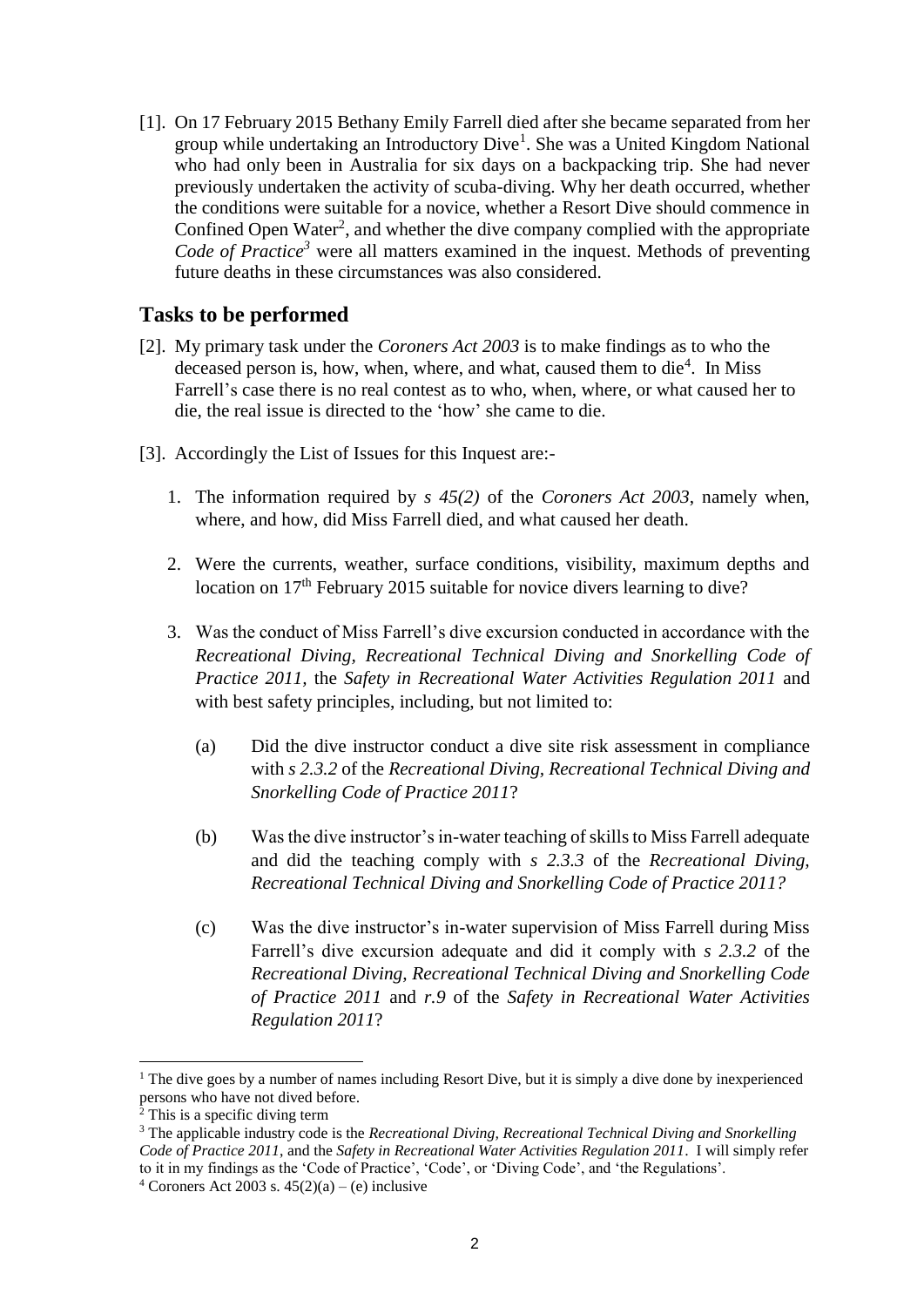- (d) Was an out-of-water lookout and rescuer maintained in compliance with *s 2.3.2* of the *Recreational Diving, Recreational Technical Diving and Snorkelling Code of Practice 2011, r.8* of the *Safety in Recreational Water Activities Regulation 2011* and DL20 Trading Pty Ltd's procedures during Miss Farrell's dive excursion?
- (e) Was the process undertaken to locate and attempt to rescue Miss Farrell after she was separated from her dive group adequate and in accordance with DL20 Trading Pty Ltd's procedures and *s 2.3.2* of the *Recreational Diving, Recreational Technical Diving and Snorkelling Code of Practice 2011*?
- 4. Should novice divers first satisfactorily demonstrate elementary dive skills and swimming ability in a controlled environment, such as a pool, before participating in an open water dive to reduce the risk of future diving fatalities?
- 5. What caused Miss Farrell to become separated from her dive group at Blue Pearl Bay on 17 February 2015?
- 6. Was Miss Farrell adequately equipped (such as with a whistle) and trained to use equipment (such as a safety sausage) that could have signalled her location on the surface?
- 7. Was the investigation into Miss Farrell's death and the decision-making as to prosecutions of duty-holders by Workplace Health and Safety Queensland adequate?
- 8. Whether the Dive and Snorkelling Death Review Panel, as recommended by the Queensland Government's Reef Safety Roundtable of February 2017, should be reestablished.
- [4]. The second task in any inquest is for the coroner to make comments on anything connected with the death investigated at an inquest that relate to public health or safety, the administration of justice, or ways to prevent deaths from happening in similar circumstances in the future<sup>5</sup>.
- [5]. The third task is that if I reasonably suspect a person has committed an offence<sup>6</sup>, committed official misconduct<sup>7</sup>, or contravened a person's professional or trade, standard or obligation<sup>8</sup>, then I may refer that information to the appropriate disciplinary body for them to take any action they deem appropriate.

 $5$  ibid s.46(1)

<sup>6</sup> Ibid s.48(2)

 $7$  Ibid s.48(3)

<sup>8</sup> Ibid s.48(4)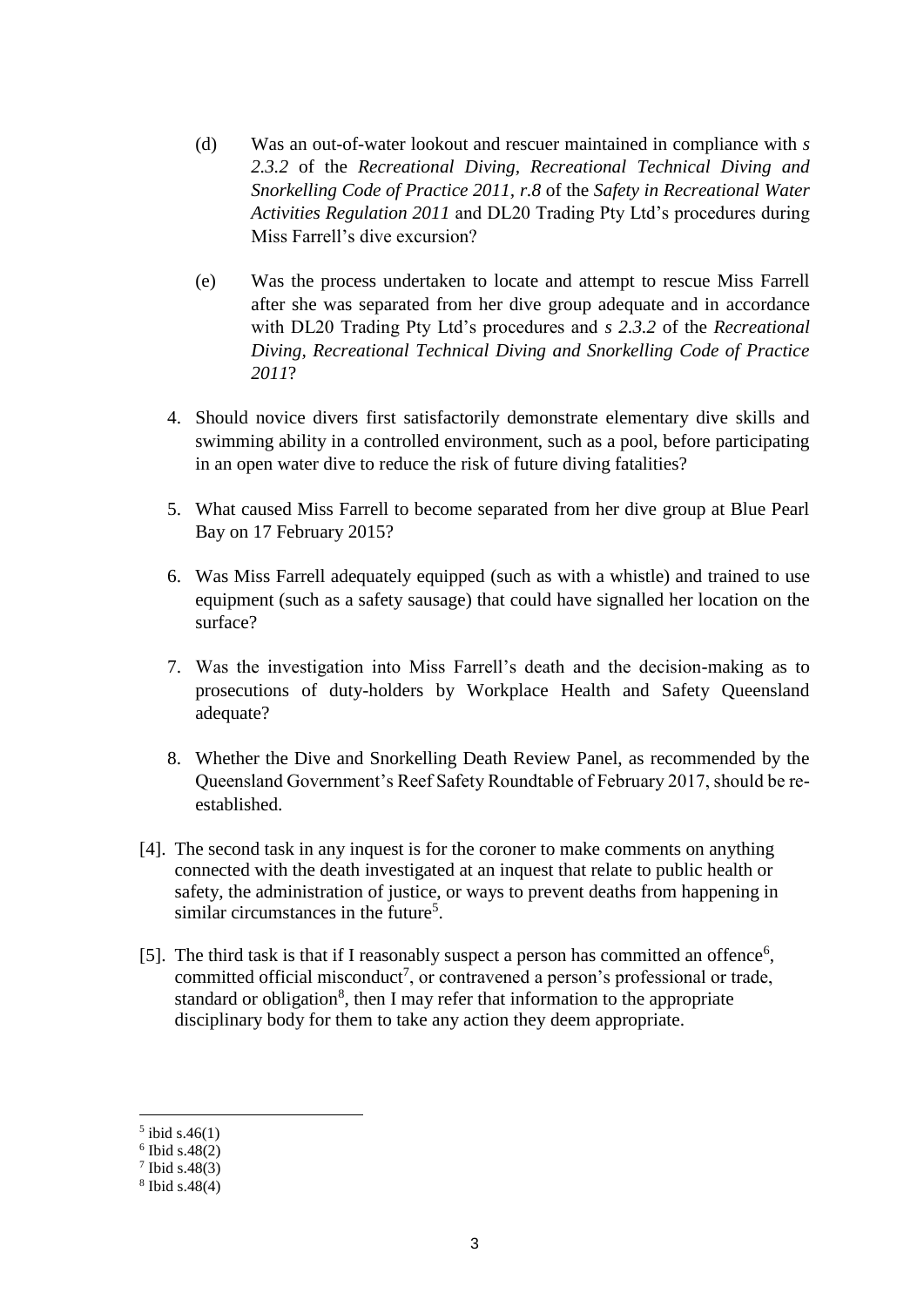[6]. In these findings I address these three tasks in their usual order, s.45 Findings, s.46 Coroners Comments, and then s.48 Reporting Offences or Misconduct. I have used headings, for convenience only, for each of these in my findings.

# **Factual background & evidence**

- [7]. Miss Farrell was travelling as a tourist through Australia with two friends also from the UK. She was university educated, and from all information a young, mature, and responsible adult<sup>9</sup>. She had arrived in Australia about six days prior to the incident. She travelled to Airlie Beach, Whitsundays, Queensland, and booked a three day/three night<sup>10</sup> sailing, diving and snorkelling trip with her two friends on the vessel "Wings III", which is a tourist activity sailing catamaran $11$ .
- [8]. On this trip there were twenty-eight paying passengers, one non-paying employee passenger, and five crew, a total of thirty-four persons on board.
- [9]. The trip commenced at Airlie Beach, specifically Abell Point Marina<sup>12</sup>, where paperwork was completed, and where manifests and pre-trip checks were conducted. Guests boarded at about 1.00 PM that day. Once on-board, paying guests were instructed to muster in the saloon area of the vessel where they had lunch, which was followed by the staff introductions and induction/safety/housekeeping briefing with respect to the specific vessel. This briefing did not relate to any dive-related activities, rather it dealt with safety onboard the vessel for the next three days<sup>13</sup>. At about 1:20 PM the vessel left its' berth and commenced the trip to Blue Pearl Bay, which is located on the western side (towards the northern end) of Hayman Island.
- [10]. Whilst the vessel was steaming<sup>14</sup> from the Marina to Blue Pearl Bay there was firstly conducted a briefing on snorkelling for all paying passengers. After this those who wished to dive were taken aside to conduct a dive briefing. There were nine people who wished to undertake an introductory dive, then two dropped out, leaving seven. The first group of three were Miss Farrell, her friend Melissa (Mimi) Clark, and a Chinese lady Miss Can Xu (I specifically make mention of her as she highlights certain aspects of how this company conducted their introductory dives which demonstrates, at least to me, serious shortcomings).
- [11]. The dive briefing was done using a 'flip chart' which had diagrams and brief information. The instructor demonstrated certain equipment during this briefing and this was done on the boat. Miss Fiona McTavish, the introductory dive

<sup>9</sup> There was never a suggestion she was a risk-taker, rebellious, or would fail to follow instruction. I should add that her toxicology screen was clear of any alcohol, illicit drugs, and even prescription and nonprescription medications. Accordingly any suggestion that any 'substance' played a role in her death is erroneous.

<sup>&</sup>lt;sup>10</sup> That is what the WHSQ Investigation report termed it.

<sup>&</sup>lt;sup>11</sup> 17.9 metres in length. Its' capacity was  $34$  persons including crew.

<sup>12</sup> Previously known as Abel Point Marina, a very slight name change, if it is referred by either in the various reports.

<sup>&</sup>lt;sup>13</sup> Reportedly that briefing was informative and appropriate on the evidence of Miss Melissa Harper, a travelling companion of Miss Farrell. I have no criticism of this briefing.

<sup>&</sup>lt;sup>14</sup> they were not under sail, rather they were motoring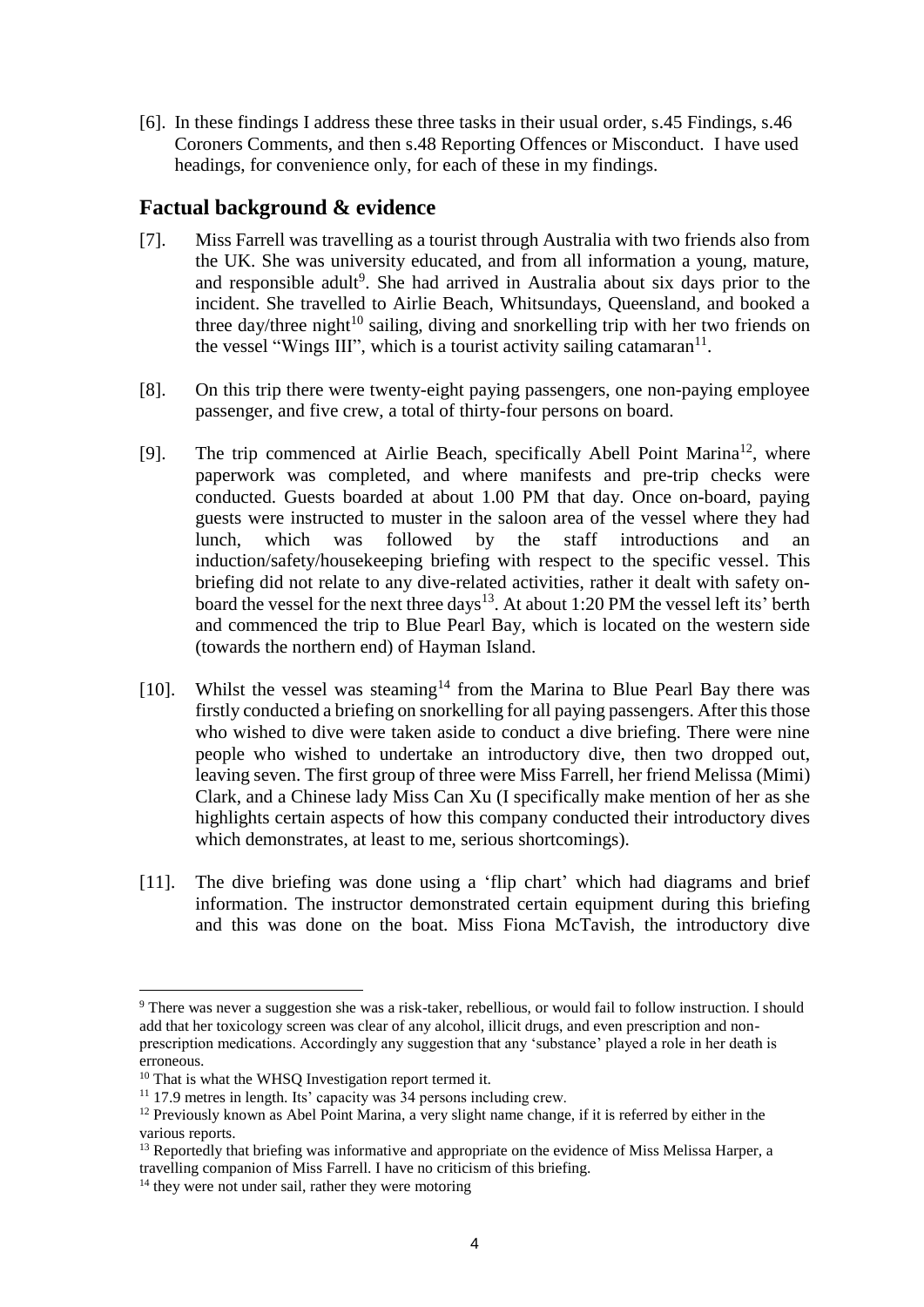instructor, thought this appropriate<sup>15</sup>, but it is hardly a classroom-like setting as there are a number of distractions around them such as ambient noise from other persons, the actions of the vessel, and scenery as they travelled. What is clear is that it was simply a brief practical presentation, there were certainly no practical skills assessed at this time. It was never suggested, indeed it was abundantly clear, that there was no in-depth imparting of knowledge at this time. Once the vessel arrived at Blue Pearl Bay it tied up to a dedicated mooring buoy provided<sup>16</sup>, and the introductory divers<sup>17</sup> were then taken to the beach area in their diving gear. Near the beach, accessed through the tender channel, they entered roughly waist to chest deep water from the tender. There the group of introductory divers<sup>18</sup> conducted certain elementary or practical diving skills.

- [12]. The skills conducted were to clear the mask<sup>19</sup>, clear the regulator<sup>20</sup>, and recover the regulator<sup>21</sup>. Miss Farrell had difficulty on her first attempt clearing her regulator and so stood up. She had success on her second occasion. This fifty percent success rate hardly inspires confidence that the skill has been appropriately learned so that it can be done in a moment of heightened anxiety. There was no suggestion that any introductory diver was properly instructed about achieving and maintaining positive buoyancy on the surface<sup>22</sup>.
- [13]. The group of three introductory divers with their instructor then began to make their way underwater along their pre-planned route<sup>23</sup>. The first notable event was that

 $17$  I cannot let certain evidence pass without comment. Miss Xu was a Chinese National who specifically advised that she had no swimming ability. The ship's log was marked "no swim" and "ESW" (meaning 'extra surface watch'). Somehow, and it leaves me baffled, the tour operator thought that an introductory dive was an appropriate water activity for Miss Xu. Surely she is at a very high risk of suffering a serious injury or death in undertaking such an activity with no swimming ability (and this absence of ability was communicated to the tour operator). It would come as no surprise that she could not complete the dive and so rose to the surface where she was collected in a tender. I would have thought that any person who indicates they have no swimming ability would be told that they must wear a life jacket, or a buoyancy vest as a minimum, at all times that they were away from the main vessel and on, or in, the water. They certainly should not be diving, and for the record I state that I do not 'contaminate' my views of any facts relating to Miss Farrell's death by my observations of Miss Xu's activities with this tour operator set-out in this footnote.

<sup>22</sup> Which is inflation of the BCD.

<sup>&</sup>lt;sup>15</sup> And it was suggested this is common in the industry; but just because others do things a certain way does not make it right.

<sup>&</sup>lt;sup>16</sup> The bay has dedicated or fixed mooring buoys which means there are known locations for calculating distances (depending or allowing for the direction a boat is hanging from the buoy) to various locations such as to the 'tender channel' or the area snorkelers were located. This also assisted in gaining an understanding of distances when viewed on a 'Google earth' map reproduced as exhibit C.12 (which contained a scale). The three vectors on the exhibit (orange lines radiating from a particular moored vessel) have no relevance.

<sup>&</sup>lt;sup>18</sup> Miss McTavish was the Instructor, and the introductory divers were Miss Can Xu, Miss Melissa (or Mimi) Clark, and Miss Bethany Farrell. Miss Xu was a Chinese National and so in evidence some witnessed simply referenced her as the Chinese lady, simply because they did not know her name. There was no disrespect intended, it was simply that they may not then have been introduced. <sup>19</sup> A mask is sometimes termed 'goggles' by persons unfamiliar with scuba terminology

<sup>&</sup>lt;sup>20</sup> The regulator is the mouthpiece. It is placed in the mouth through which the diver breathes air from their tank. It is quite common for people new to scuba diving to find breathing through a regulator difficult at first. The only way to overcome this is through familiarity, which requires practice and time. <sup>21</sup> Where it has fallen from the diver's mouth and is hanging by its' hose at the diver's side.

<sup>&</sup>lt;sup>23</sup> The extent of the dive site assessment appears to have been to look from the vessel at the water when the vessel entered the bay, and where it was moored (but this is well over 150 metres away), then to look at the visibility when underwater as the dive progresses (but it is already then underway). The visibility at the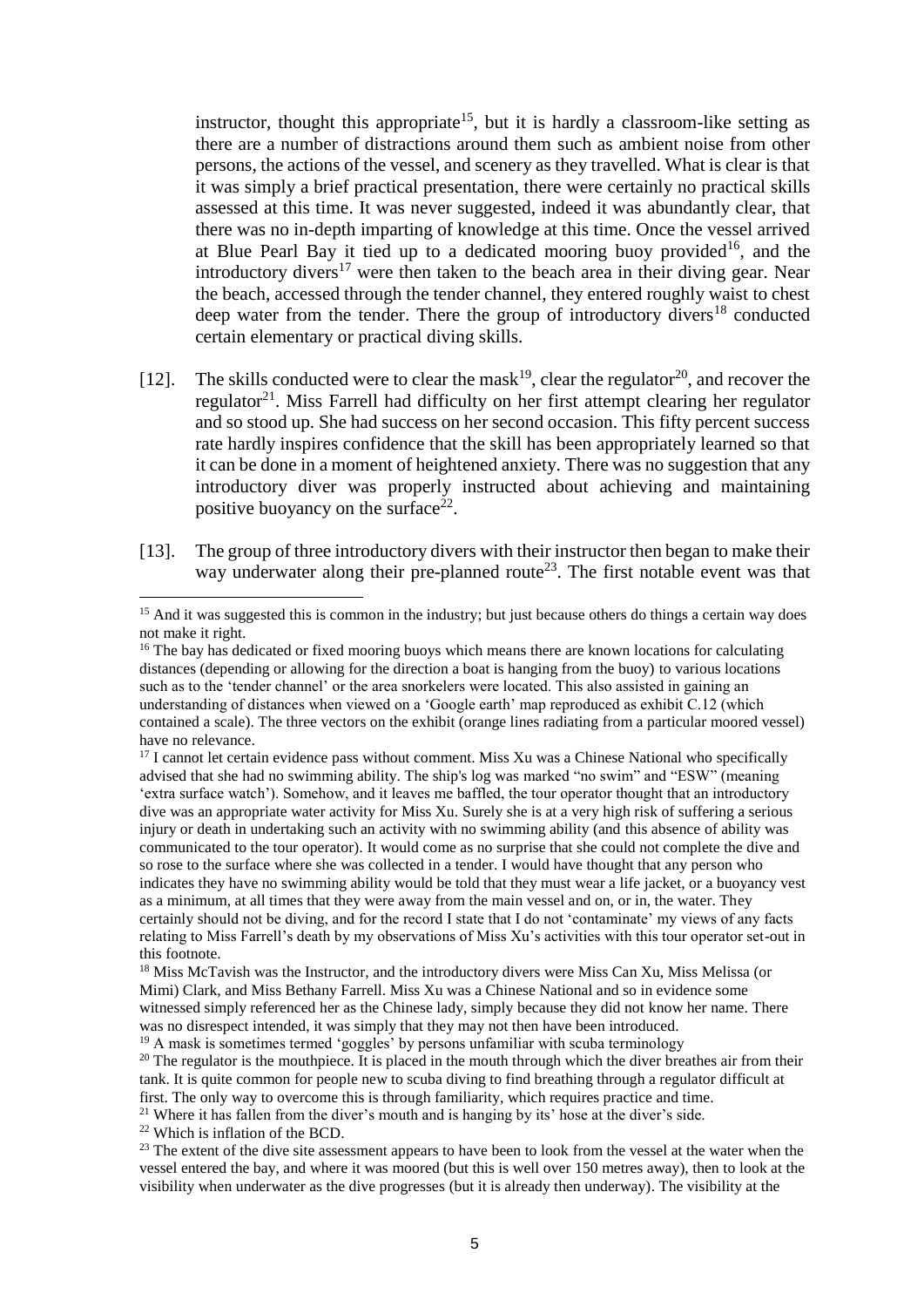Miss Farrell had a positive buoyancy issue $^{24}$ , and so the instructor placed a three pound weight<sup>25</sup> in a pocket of her BCD to create a negative buoyancy. I was told by a number of witnesses<sup>26</sup> that with introductory divers it is perceived that the greatest risk is that they ascend to the surface too quickly<sup>27</sup>, so introductory divers are deliberately established with a negative buoyancy. This alone is a compelling reason why instructors need to be within arms-reach of introductory divers as they are deliberately weighted so that they  $\sin k^{28}$ .

- [14]. The next notable event was that Miss Xu experienced trouble equalising her ears as they began to descend and so was taken back to the surface<sup>29</sup> by the instructor. Significantly the instructor's evidence was that Miss Clark and Miss Farrell came up with them to a depth of about 1.6 metres below the surface, a little past the end of the instructor's fins when she was at the surface. Miss Clark in her evidence confirmed this. It is of course not ideal that the instructor then had separation from two of her introductory divers but no incident occurred at this time. At the surface Miss Xu was placed in the Wings III tender and the instructor and her remaining introductory divers continued their dive.
- [15]. As the dive progressed this introductory group at one point came across the certified diver group and there was a moment where some divers became confused as to which group to follow. Because of this Miss McTavish decided to take a different route from the usual introductory dive route so as to avoid any further group intermingling<sup>30</sup>. The instructor was adopting her usual practice of swimming backwards, in a slightly seated position, so that she could see her introductory divers behind her. The particular benefit of this practise was that she could see their faces to assess any degree of anxiety or panic. It was said this was considered an acceptable practice in good visibility conditions.

beach was just 0.5 metre, but they appear to rely on prior experience 'that it gets clearer as they move away from the beach'.

 $24$  She was drifting up towards the surface

<sup>&</sup>lt;sup>25</sup> Also described by witnesses as 1.5kg, it is relatively the same weight. It was a standard dive belt weight.

<sup>26</sup> Senior Constable James Hall, Ms Kate Wilkins.

 $27$  Risking a bloodstream air embolism or lung trauma from over-inflation of the lungs.

<sup>&</sup>lt;sup>28</sup> Perhaps it is thought in the industry that because introductory dives are conducted in depths of no more than approximately six metres that there is a manageable risk in this approach (although PADI, I understood, permits up to 12 metres).

 $29$  This was done progressively attempting equalisation as they ascended but she could not master the technique. She of course was the person noted as 'no swim', and she also had noted 'av english', see exhibit C.2 at page 1147. Incidentally there was no suggestion that diving tuition was given in Cantonese or Mandarin, being the two dominant languages of China.

<sup>30</sup> I am not critical of that decision.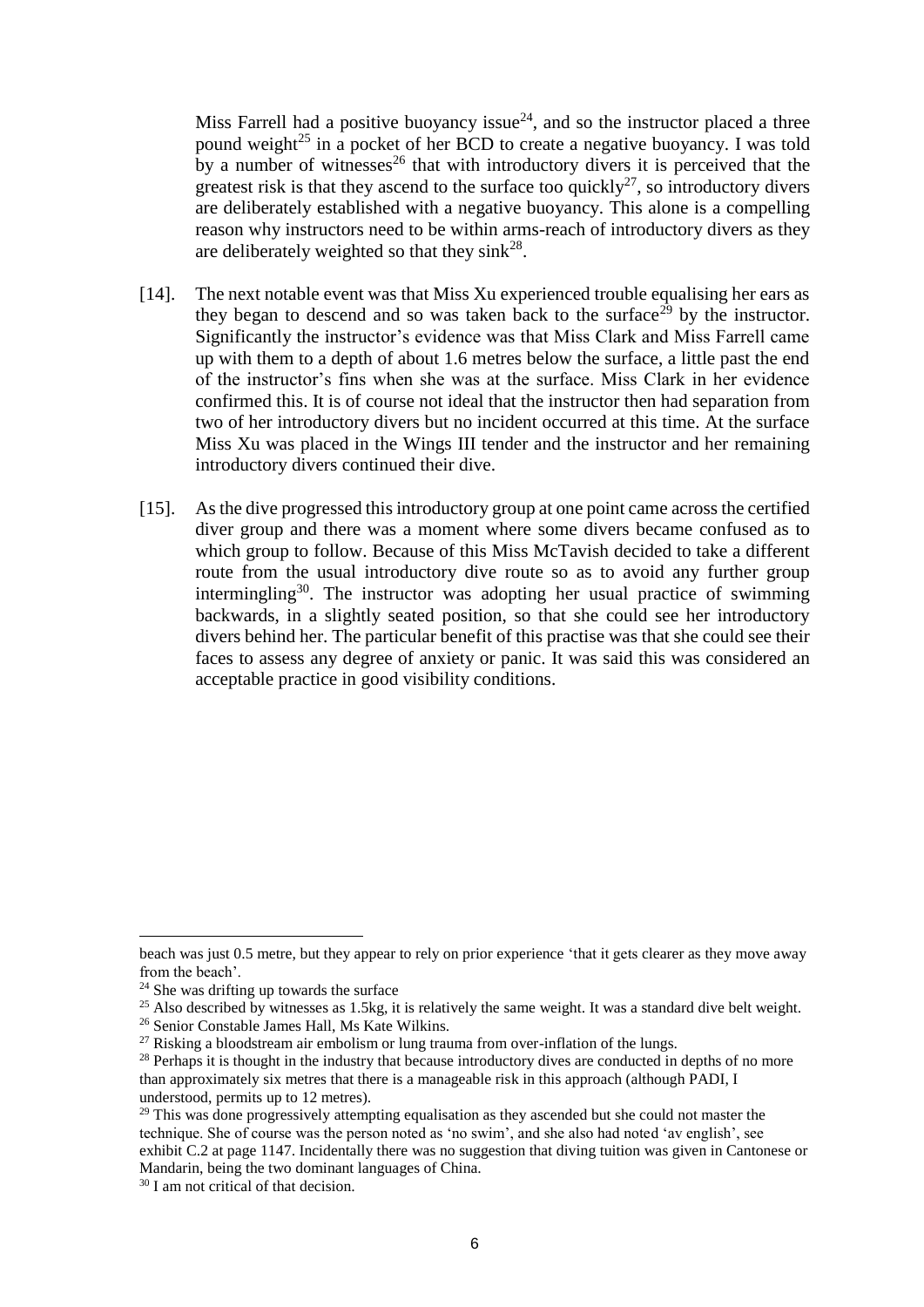- [16]. The conditions this day<sup>31</sup> were assessed by various witnesses as poor, or very poor<sup>32</sup>. Significantly the visibility was considered to have deteriorated about the time the two diving groups intermingled. I find that the visibility during the dive was 'very poor', perhaps only three metres, and at times 'poor' up to five metres at very best, but that at the time that Miss Farrell became separated it was only three metres visibility. It must also be borne in mind that the dive only commenced after 4.00pm<sup>33</sup>, and the date was mid-February, so in addition to the then conditions being overcast<sup>34</sup> the sun was significantly away from being overhead and was well toward the horizon, further limiting in-water visibility, especially as depth increased.
- [17]. As the instructor had to negotiate between coral bommies she rolled over<sup>35</sup> to look forward for about ten seconds<sup>36</sup>. When she turned to look back she could only see Miss Clark, and could not see Miss Farrell. The instructor then immediately commenced to retrace her steps to look around for Miss Farrell. She looked up but could not see her<sup>37</sup>. She then thought that Miss Farrell may have followed the certified diver group and so swam quickly, with Miss Clark behind her, to that group but could not locate Miss Farrell there. She then went to the surface with Miss Clark. The dive computer profiles give a time for how long the instructor was searching underwater as between two minutes and four minutes<sup>38</sup>.
- [18]. The dive computer profiles indicate that at a point during the dive, and it is reasonable to conclude that this is the moment that Miss Farrell realises she is separated from her instructor, she is at a depth of about 7.1 - 7.3 metres, and she then commences to ascend quite quickly, and from 5.6 metres to the surface she

 $\overline{a}$ <sup>31</sup> Current can be discounted as a factor as the vessel's dive log records current as 'calm' (exhibit C.2 at page 1148) and low tide was 3.37pm (see exhibit C.2 at page 475). Whilst the vessel records it as 1445 (2.45pm) Mr Croucher conceded that if the official Meteorology Bureau time was 3.37pm at Hook Island that would be correct, allowing for less than 5 minutes variation at Hayman Island. With tides moving in approximately hourly volumes of 1/12, 2/12, 3/12, 3/12, 2/12, and 1/12, for a six hour range and with only 2.66m of tidal range in the relevant period the total movement was very small, and irrelevant, to the factual matrix of this case. The 1/12 plus of incoming tide in the first hour or so also accounts for the slight increase in depth Miss Farrell's dive computer recorded over the final hour. It did not indicate she was moving.

<sup>&</sup>lt;sup>32</sup> I discount entirely Mr Keyte's views of '5-6m maybe 10m' as he only viewed a GoPro video and did not dive that day. Various witnesses gave a range of 3-5m away from the beach. The beach was just 0.5m. Some said visibility went from 3-5m, to just 3m at best at times during the dive as visibility was variable throughout the dive. Witnesses who said 3-5m (including poor and very poor in their descriptive terminology) included Miss McTavish, Miss Clark, and Miss Wilkins.

<sup>33</sup> The vessel's dive log says 4.05pm, see exhibit C.2 at page 1148

<sup>&</sup>lt;sup>34</sup> 'weather overcast' is recorded on the dive log, exhibit C.2 at 1148

<sup>&</sup>lt;sup>35</sup> Moved from a looking backwards and seated position, to be on her stomach, horizontal, and looking forward, what people may consider as the classic or usual scuba diver position.

<sup>&</sup>lt;sup>36</sup> Miss McTavish's clear oral evidence (and she conceded this was 'too long' to not have visual observation). I appreciate the difficulty she must have had to make that admission, but it shows reliability in her evidence as to that aspect.

<sup>&</sup>lt;sup>37</sup> And perhaps from a depth of about 7 metres the poor visibility with overcast conditions meant she could not see the surface

<sup>&</sup>lt;sup>38</sup> Utilising exhibit D.13 with Dr Sayer's overlay it shows 2 minutes, exhibit D.8 shows approximately 4 minutes. I resolve later which overlaid data appears more accurate as a comparison of the instructor and her students' dives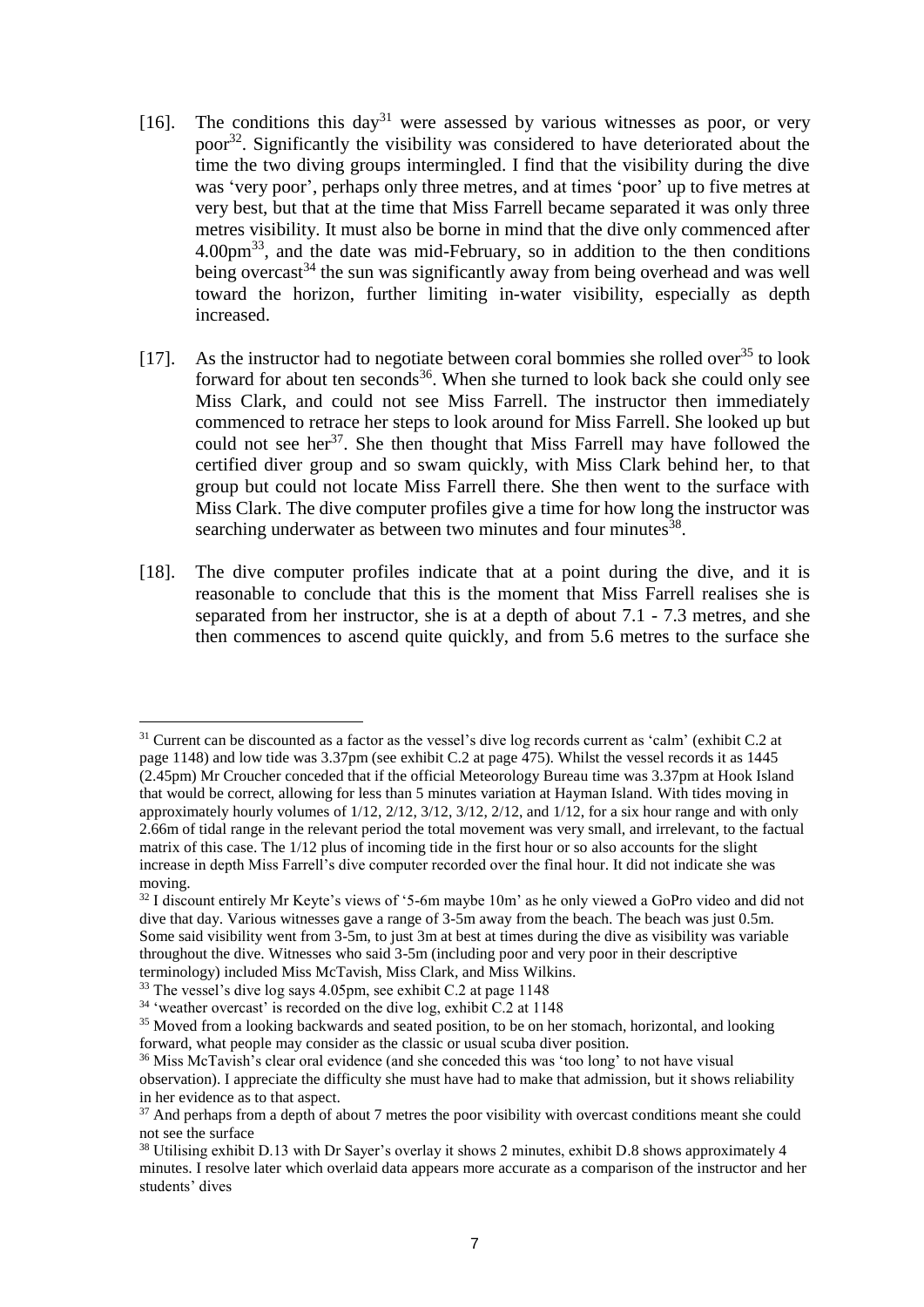ascends at a rate which can be described as a very rapid ascent done with purpose<sup>39</sup>. Clearly it was not a planned, controlled ascent, but demonstrates diver panic (or emergency) with an urgency or sole focus to reach the surface. The dive computer then records three moments (or points or 'grabs of data', whichever term you wish to use), each twenty seconds apart<sup>40</sup> when Miss Farrell was at the surface. Accordingly the minimum time she was at the surface was 42 seconds, and it is possible (if the 20 second grab was at the end of the initial 20 second interval, i.e. she had surfaced 19 seconds prior, and she descended just prior to the next grab from the commencement of the last 20 second interval, it is up to 98 seconds<sup>41</sup>). After considering the evidence I find that the time she was at the surface was a little over 40 seconds $42$ .

- [19]. When she surfaced various witnesses described hearing a diver call out in panic or distress<sup>43</sup>, or a diver waving their arms in distress<sup>44</sup>. Each of the people who heard her, or saw her, were either a passenger from Wings III (a person then snorkelling,) or a person from another vessel, named New Horizon. The skipper who was allegedly conducting surface watch<sup>45</sup> from Wings III neither heard nor saw Miss Farrell whilst she was at the surface. The earliest he can state was that he '*saw a breach in the surface of the water*' <sup>46</sup>, where he later learned Miss Farrell had surfaced. Mr Peter Hall in the tender claimed he saw, and heard, Miss Farrell at the surface.
- [20]. What surface watch was being conducted from Wings III needs to be resolved. The evidence of Mr Croucher, the skipper, was, as I said, that he simply saw a breach in the surface of the water. At this time he claims he was on top of the Wings III vessel which was moored about 120-150 metres away from the divers. His attention was drawn to the diver's area when he heard someone from New Horizon call out. He looked over and saw the break in the surface of the water. He said he then radioed Mr Peter Hall who was then in the Wings III tender over near the snorkelers. He directed Mr Hall via the radio to go to the area where he had seen the disturbance on the water. He said that the Wings III tender arrived within a few seconds of the New Horizon tender. He said at this time Miss Clark surfaced and was taken into the Wings III tender.
- [21]. Mr Peter Hall, then in the tender, said he collected Miss Xu, and took her over to the snorkelling area. Then he went back to the Wings III vessel to collect other

<sup>&</sup>lt;sup>39</sup> In exhibit C.2A Mr Schutte (at page 4) helpfully calculated the vertical metres per minute rate. It demonstrates a rapid, then very rapid, rate of ascent. The printout displays the very rapid rate in a different colour, perhaps to highlight the rate is above a rate pre-set on that computer.

<sup>&</sup>lt;sup>40</sup> Her dive computer was set to record data points (simply depth in vertical metres, which is converted from the pressure the computer sensor records) every 20 seconds from dive commencement

<sup>&</sup>lt;sup>41</sup> Theoretically  $19 + 20 + 20 + 20 + 19 = 98$  seconds. I should highlight that this duration, 98 seconds, appears unlikely as she was 5.6m below the surface 20 seconds before the first surface grab, and 4.2m below the surface at the next grab after the last surface grab.

 $42$  And this duration can be confirmed as the minimum surface duration due to the time grabs. It also accords with certain witness observations as I later state.

<sup>43</sup> Mr Boyes a snorkeler.

<sup>44</sup> Mr Browne then on New Horizon, a vessel moored approximately level, due west, of the tender channel, and roughly due west of where Miss Farrell surfaced.

<sup>45</sup> Surface watch is where a person is working as a lookout for persons doing water activities. The requirement is that they be "engaged solely" as a lookout to be doing their job appropriately. <sup>46</sup> The term used by Mr Croucher, the skipper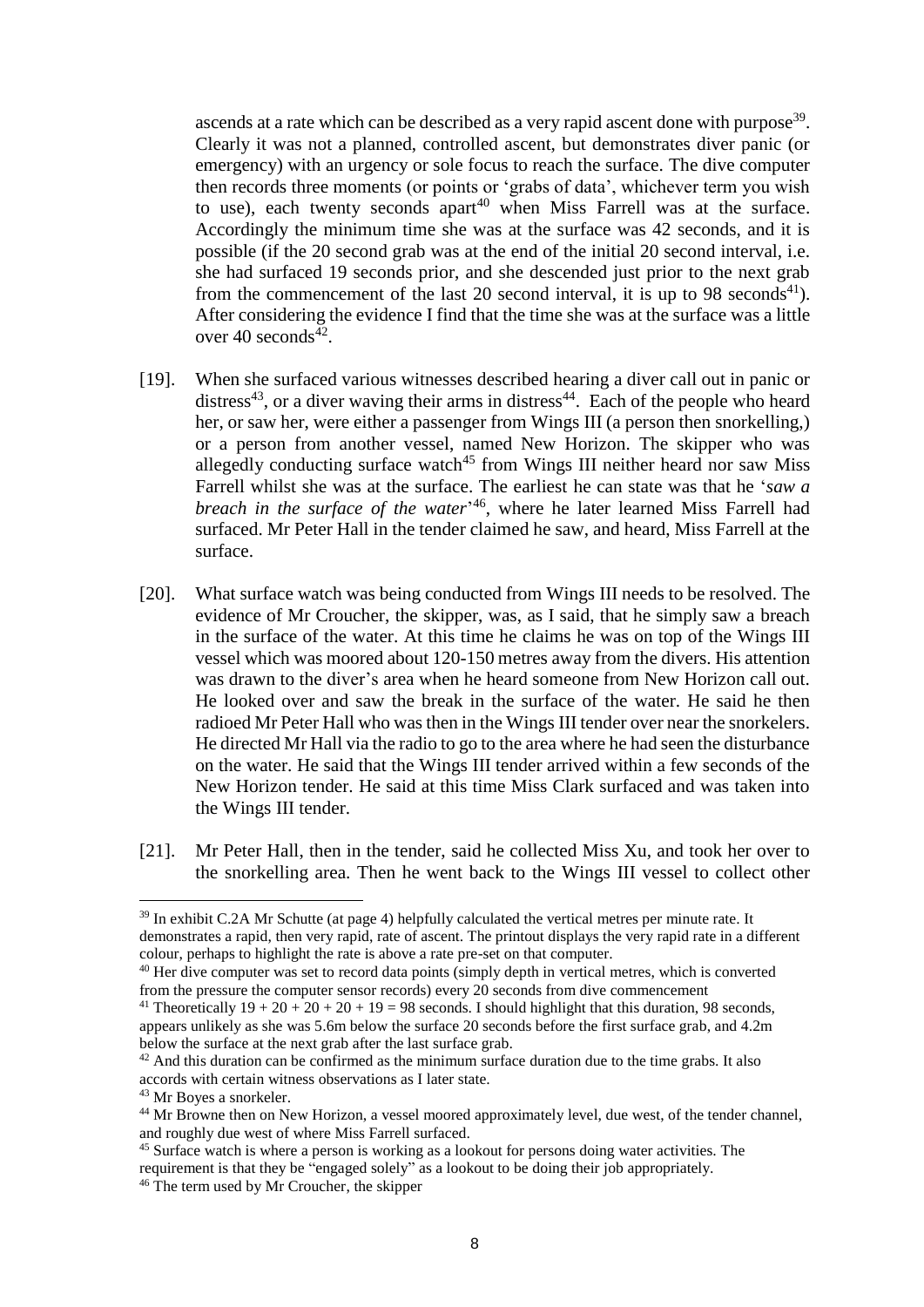passengers. He says he was at the stern<sup>47</sup> of Wings III when he said he noticed a diver surface, wave their hands and yelled, and so he 'zoomed over' to the diver. He said the two passengers<sup>48</sup> were still in the tender with him. At the location he had seen the diver surface he saw no sign of the diver, so conducted the three engine rev signal<sup>49</sup>. He then drove back to Wings III, and collected Mr Croucher who he had seen 'waving his arms calling him back'. He went back and together he and Mr Croucher went back to the dive location where Miss Farrell had surfaced and another tender was there. Mr Peter Hall said that when he heard Miss Farrell that Mr Croucher was located towards the stern of Wings III, on the upper deck. Of some interest I note that the version Mr Peter Hall gave at the inquest does not accord with that which he gave in his interview with the Office of Industrial Relations the day after the incident.

- [22]. Mr Graham Boyes gave evidence that he was a passenger on Wings III and was snorkelling with travelling companions at the relevant time. He was about 100 metres away from where he saw a diver surface in obvious distress and panicked. He heard the diver scream. He was so concerned that he commenced to swim towards the diver whilst his travelling companion<sup>50</sup> tried to get the attention of the crew member in the Wings tender. It is reasonable to presume that Mr Peter Hall is this person referred to as it was never suggested there was another crew member in the tender at that time. Mr Boyes said that he swam about halfway to where Miss Farrell had surfaced before he saw a small tender get to the scene.
- [23]. Mr Jonathan Stewart was the skipper of the vessel New Horizon. He said he heard the first mate on his vessel, Mr Philip Browne, call out indicating urgency and so he went from the stern of his vessel to the side where Mr Browne said he had seen a person in distress, that it was a diver surfacing and then going under the surface. Mr Browne's evidence was that out of the corner of his eye he saw the diver surface waving in distress. He was able to recognise that it was a scuba diver and that they were in distress. He kept his eye on the location and did not look away<sup>51</sup> just calling for Mr Stewart. Mr Browne remained on the deck of New Horizon whilst Mr Stewart went to the location. Mr Stewart's evidence was that at the location (and guided by hand signals from Mr Browne then still back on New Horizon) he picked up a single swim fin, which all parties agreed was the fin lost by Miss Farrell<sup>52</sup>. Mr Stewart looked into the water but without the benefit of a mask could not see anything. Mr Stewart said he called to the tender of Wings III asking for a mask and snorkel but they had none<sup>53</sup>. Mr Stewart then went back to New Horizon where he collected a weight, rope, and pool noodles to create a makeshift diver marker. Mr Browne, who was in scuba gear, got into the second tender of New Horizon and was driven to the location arriving about three minutes after the time he first saw the distressed diver descend below the surface. Mr Browne conducted a short dive, then surfaced saying he could not find anyone. Miss McTavish surfaced a short

 $47$  He said not tied on, but just off the stern with the motor running

<sup>48</sup> Names are unknown

<sup>49</sup> Apparently to signal to instructors below to surface.

<sup>&</sup>lt;sup>50</sup> Identified in his evidence just as 'Danny', which would be Danny Smith-Whittle

<sup>&</sup>lt;sup>51</sup> This is the first rule of marking the location of a person in the water in distress. His presence of mind is admirable.

 $52$  The parties also agree it was lost at, or very close to, the surface as these fins have a neutral buoyancy

<sup>&</sup>lt;sup>53</sup> Of note both Mr Boyes and Mr Stewart place the Wings III tender at the snorkelling area at this time.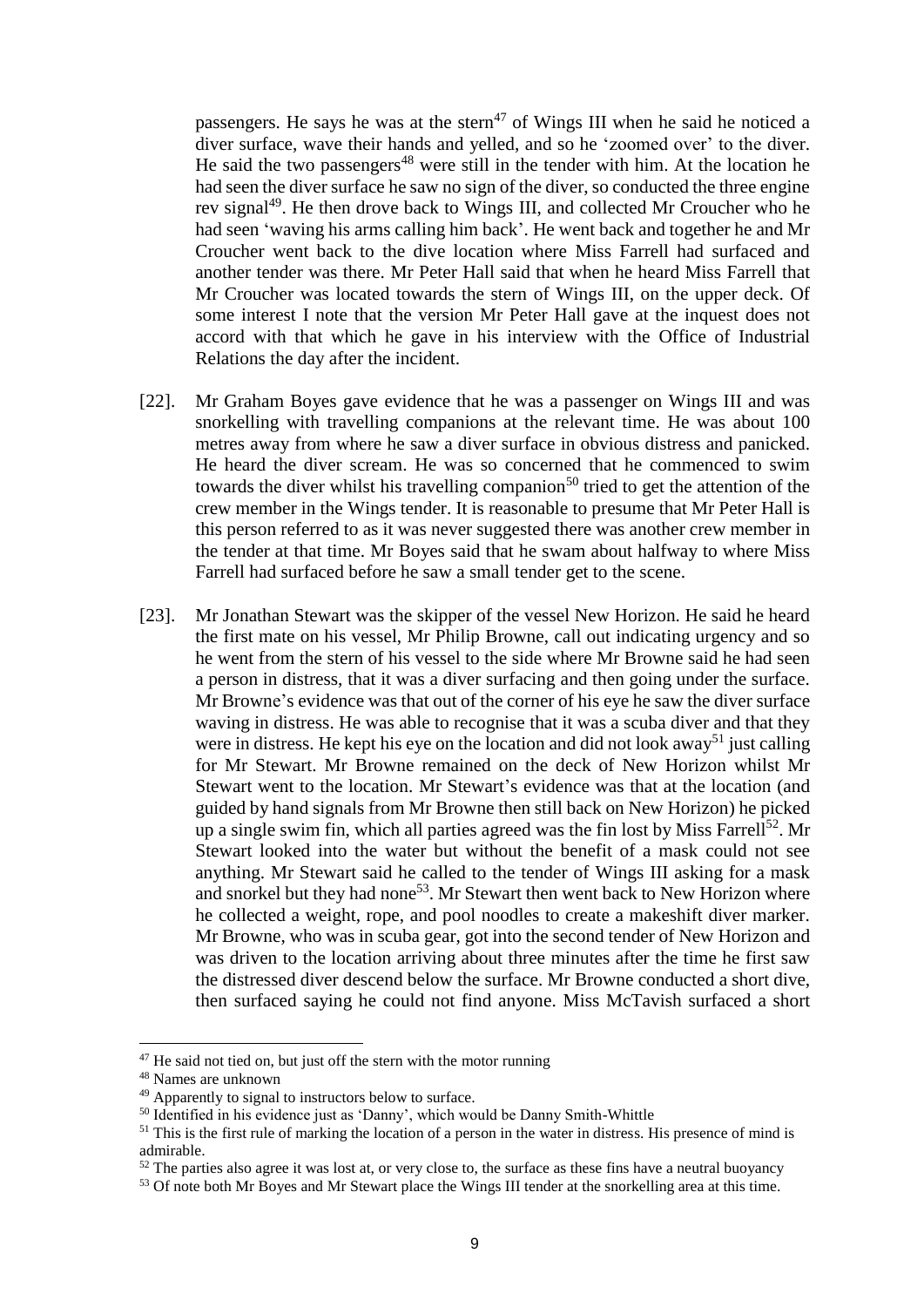while nearby and indicated she had lost a diver. Miss McTavish and Mr Browne went down again to search.

- [24]. Mr Browne, Mr Stewart, and Mr Boyes were all very good witnesses and had no vested interest whatsoever in the evidence they gave. They impressed me, particularly Mr Stewart, who I observed was cautious in how he gave his evidence. I reject the evidence of Mr Peter Hall<sup>54</sup>. His suggestion that he got to the scene at the same time as the first vessel (Mr Stewart when he went out by himself) is simply not true<sup>55</sup>. Interestingly Mr Hall placed himself at the stern of Wings III when he was first asked to respond to the missing diver. That is of interest when placed with the evidence of Mr Collie, the host on Wings III who said in evidence that Mr Croucher was on the aftdeck, then moved to the aftquarter, up higher, when he was looking at two tenders milling around near the dive area, then appeared to be contemplating for a moment before he said words indicating that there was a serious issue. Mr Croucher then reacted with urgency. Mr Collie observed Mr Croucher then tell Mr Hall who was at the stern of Wings III to 'get over there straight away'. There was no suggestion that Mr Croucher used his radio to indicate this to Mr Hall<sup>56</sup>, or that Mr Hall was over in the snorkelling area when Mr Croucher first reacted or knew a diver was in distress. Mr Croucher's evidence is at odds with others, and I do not prefer his evidence. The best, or most favourable to him, that I can say is that his recollection of the sequence of events is very poor. I accept and prefer the evidence of Mr Boyes, Mr Browne, Mr Stewart, and Mr Collie, and I find that the initial response was by the tender from New Horizon, as was the next response involving Mr Browne in the second New Horizon tender. I conclude from this that the persons designated as surface watch, Mr Peter Hall and Mr Steven Croucher, were not conducting an adequate surface watch at the time Miss Farrell surfaced in distress<sup>57</sup>. If they had been then the 40 plus seconds she surfaced for is more than adequate time for them to scan the approximately 30 degree wide field of vision to see the distressed diver. Accordingly I find that the surface watch personnel failed to conduct an adequate surface watch, and at worst did not conduct any surface watch at that point in time.
- [25]. After Miss Farrell was lost below the surface Miss McTavish searched for over an hour, with the assistance of Ms Wilkins, and Mr Browne for a time, before Miss McTavish located Miss Farrell at a depth of about 10.7 metres. When she was located her mask was missing, the regulator was not in her mouth, and one fin was missing. Her BCD was not inflated. She still had on her weight belt, and one extra weight in a pocket of her BCD. It is quite evident to me that visibility must have been very poor at the location she was last seen when it took over an hour before she was located on the seafloor. All attempts to revive her were unsuccessful.

<sup>&</sup>lt;sup>54</sup> He was quite a combative witnesses to counsel even on simple questions.

<sup>&</sup>lt;sup>55</sup> Perhaps he simply did not see the first tender's arrival, but clearly he only arrived very well after Miss Farrell had descended for the final time.

<sup>56</sup> Why would he when they are nearby at the stern area of Wings III

<sup>&</sup>lt;sup>57</sup> at the inquest all parties agreed that the distressed driver who surfaced was Miss Farrell, and there is no suggestion that it was any other person. The evidence was that Miss Farrell surfaced (marked on exhibit C.12 by an arrow with the words 'Beth surfaced') not far from the tender channel, and on the route that the introductory divers were undertaking (indicated by Miss McTavish in her evidence and marked by a series of small circles, see exhibit C.12), so she had not strayed from the introductory diver route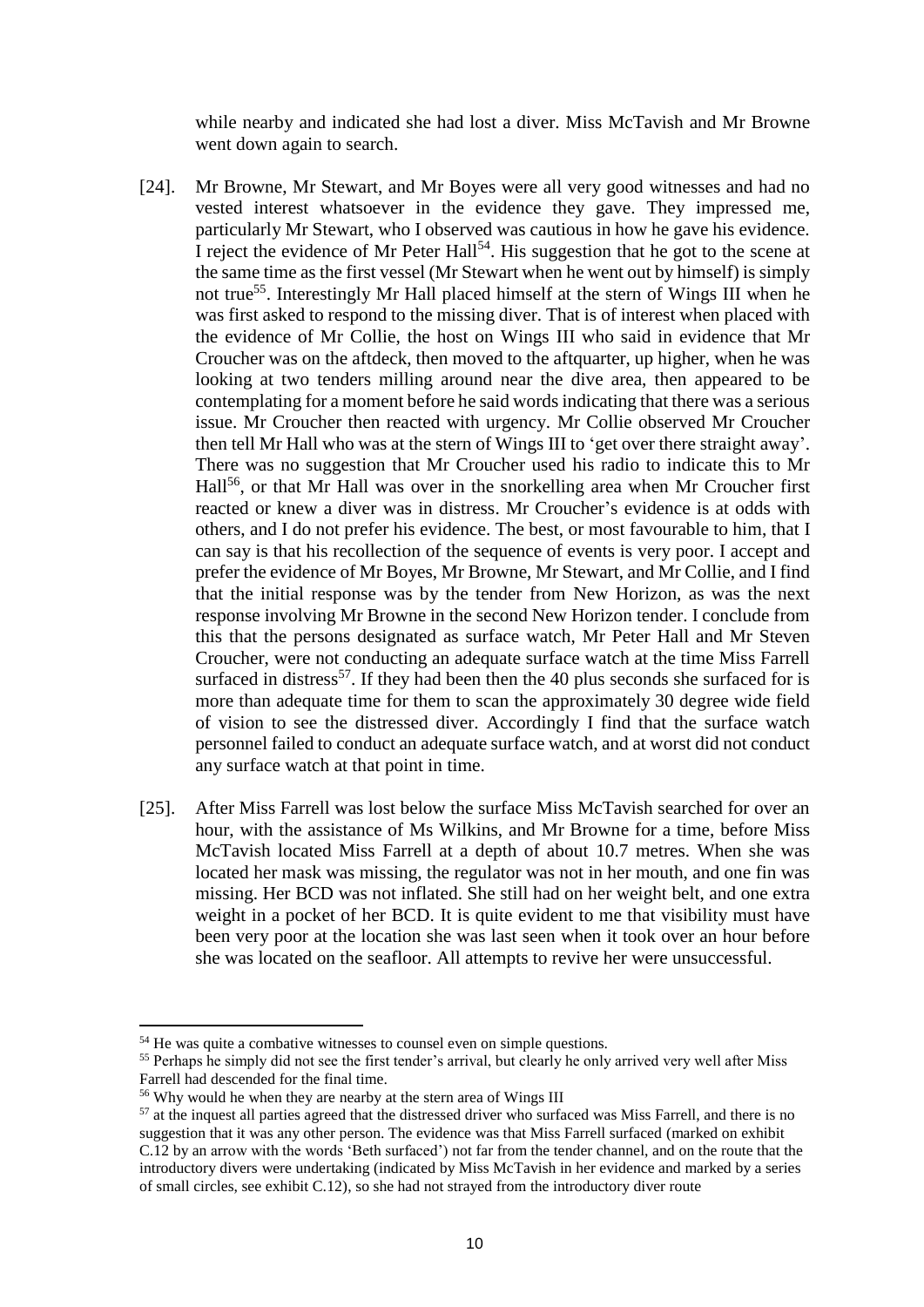[26]. I should acknowledge that the actions of Mr Croucher, after he first responded, in recording, through Mr Collie, important events and times was appropriate and proper conduct.

### *Dive Computer reconciliation*

- [27]. There was tendered at the inquest a number of recorded or downloaded dive profiles<sup>58</sup>. A dive profile is the 2-D data recording of depth captured by the dive computer. 2-D data is a helpful tool, but does not reflect that diving occurs in a 3- D environment. Nonetheless the dive profile is of benefit. Exhibit D.8 presented the entire dive from commencement until final ascent which was over an hour after the dive commenced. It is useful in demonstrating a number of aspects of the entire dive. Data from this dive shows there were times of significant student/instructor separation, particularly around the 360–380 second mark, where the diver separation<sup>59</sup> is around 6.5–6.7 metres. Exhibit D.12 and D.13, which essentially contains the same dive profile overlays, has 'moved' Miss McTavish's profile along the time scale, and various reasons are provided for this which I do not descend into here as it is explained more fully in the exhibit, but it shows that the instructor/student dive profiles effectively 'mirror' each other, with the only notable distance of instructor/student dive separation of about 1.6 metres, when the instructor was at the surface for a period of time (and I leave aside the time that Bethany did her emergency ascent in this analysis).
- [28]. It is important to look at the evidence of certain known events that occurred during the dive. The first was that Miss Farrell and her instructor rose until a weight was added to Miss Farrell's BCD to control her then positive buoyancy, giving her a negative buoyancy. There was also an incident where Miss Can Xu was taken to the surface and the instructor remained on the surface for a short while. At that time it was said that Miss Farrell and Miss Clark were just past the end of her diving fins below her. This would be about 1.6 metres. This was confirmed by Miss Clark in her evidence. There was no dispute in the evidence that these two events occurred, and I accept that they did occur. Once that is established, it is evident that the dive profiles overlaid by Dr Sayer, where the two patterns effectively mirror each other as set out in exhibit D.12 and D.13, shows that there was no instructor/diver separation of over six metres (as one overlay shows, exhibit D.7 and D.8), rather it was only ever 1.6 metres vertically at one particular time when near the surface. Accordingly I prefer, and I accept, that the appropriate dive chart overlay comparison is that by Dr Sayer (exhibits D. 12 and D.13).

## *Recreational Diving, Recreational Technical Diving and Snorkelling Code of Practice 2011*

[29]. The Code includes various skills introductory divers should be taught<sup>60</sup>. I find on the evidence that this was not adequately 'instructed' (using the Code's language)

<sup>&</sup>lt;sup>58</sup> Each showed the same linear recorded profile and the same depths, it was only a question of how to overlay Miss McTavish's to Miss Farrell's. This was essentially due to the computers having different start times. An attempt to 'work backwards' from the known same final ascent time was done (and it certainly seems a reasonable assumption), but I explain above why I prefer Dr Sayer's overlay.

<sup>59</sup> and when I say diver separation I mean the instructor Miss McTavish, and her student Miss Farrell. <sup>60</sup> D.2 at 2.3.3.2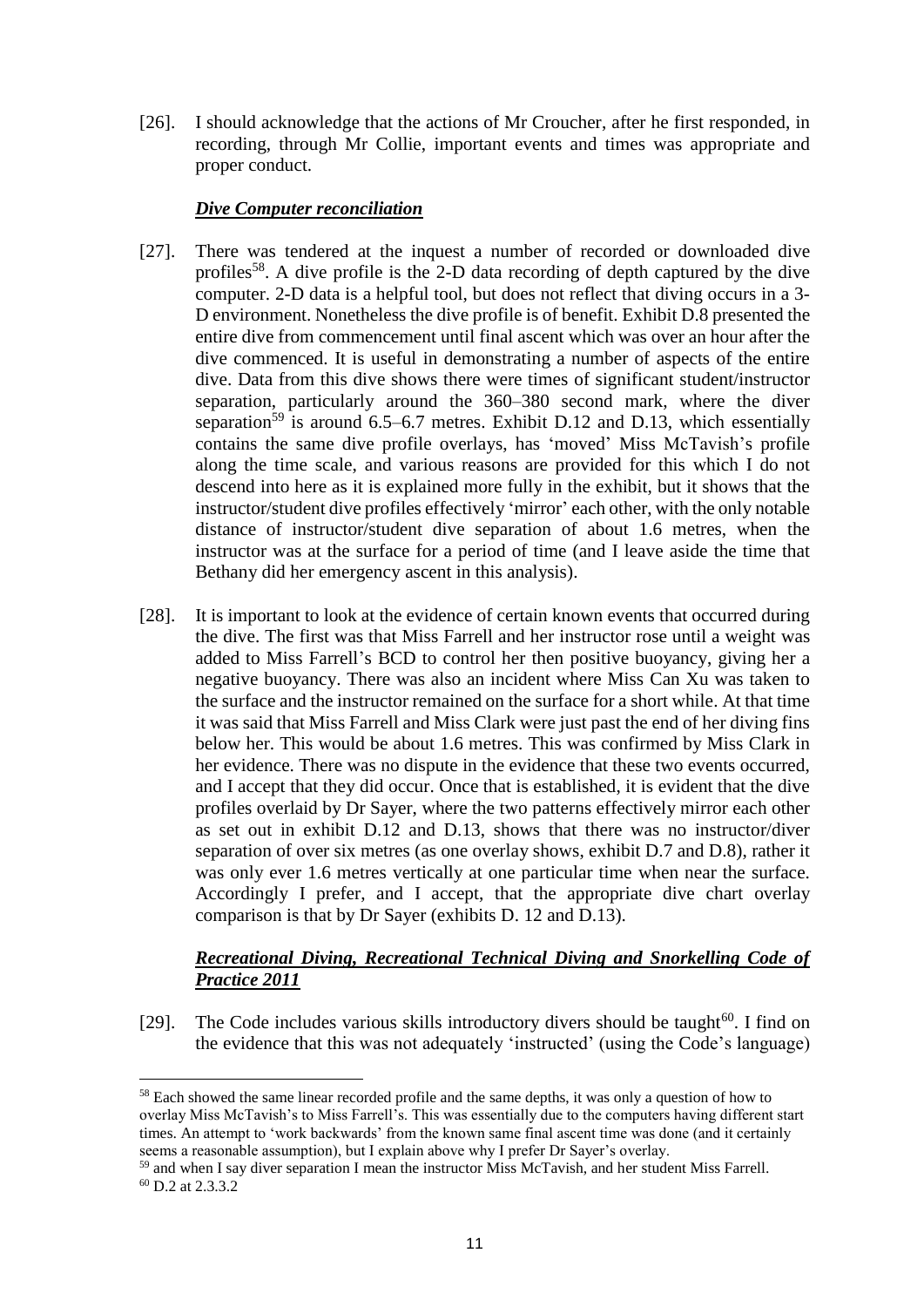to the introductory divers. The evidence was they were not to use the BCD inflator except when on the surface. Perhaps teaching it as a demonstrated skill, rather than just informing about is a better approach. Where these skills are taught is of concern to me<sup>61</sup>. What was clear is the Code needs much greater clarity as to what are minimum standards or requirements. It was stated at the inquest, and perhaps it was simply the choice of words, that the Code was more like guidelines<sup>62</sup>, rather than being a rigid minimum standard which must be met, and hopefully exceeded.

## **List of Inquest Issues Answers**

### **Coroners Act s. 45(2): 'Findings'**

- [30]. Dealing with the list of issues for this inquest the answers are as follows:-
- [31]. **Issue 1.** The information required by section 45(2) of the *Coroners Act 2003*, namely:
	- 1. Who the deceased person is  $-$  Bethany Emily Farrell<sup>63</sup>;
	- 2. How the person died Miss Farrell died when she could not maintain surface buoyancy after she had become separated from her dive instructor whilst underwater. Separation was likely due to poor underwater visibility and a lack of adequate instructor supervision;
	- 3. When the person died  $-17$  February 2015<sup>64</sup>:
	- 4. Where the person died Blue Pearl Bay, Hayman Island, Whitsundays,  $Qld^{65}$ ; and
	- 5. What caused the person to die  $-$  drowning<sup>66</sup>.
- [32]. **Issue 2**: Were the currents, weather, surface conditions, visibility, maximum depths and location on  $17<sup>th</sup>$  February 2015 suitable for novice divers learning to dive?
- [33]. The environmental conditions, considered alone, were suitable for novice divers learning to dive provided<sup>67</sup> appropriate training and underwater supervision occurred.
- [34]. **Issue 3**: Was the conduct of Miss Farrell's dive excursion conducted in accordance with the *Recreational Diving, Recreational Technical Diving and Snorkelling Code of Practice 2011,* the *Safety in Recreational Water Activities Regulation 2011* and with best safety principles, including, but not limited to:

 $<sup>61</sup>$  The Code says in shallow water or at a bar hanging from the side of a boat. That of course requires one</sup> hand for grip, but what of a student using two hands for performing mask clearing? It's a recipe for disaster when they are deliberately negatively buoyant and not instructed on BCD operation.

<sup>62</sup> and I apologises if this line sounds like a quote by Capt.Barbosa from '*Pirates of the Caribbean'*, but that was the terminology used.

<sup>63</sup> See exhibit A1 QPS Form 1

<sup>64</sup> See exhibit A2 Life Extinct Form

<sup>65</sup> See exhibit A2 Life Extinct Form

<sup>66</sup> See exhibit A3, Form 3 Autopsy Certificate

<sup>67</sup> and I cannot emphasise this aspect enough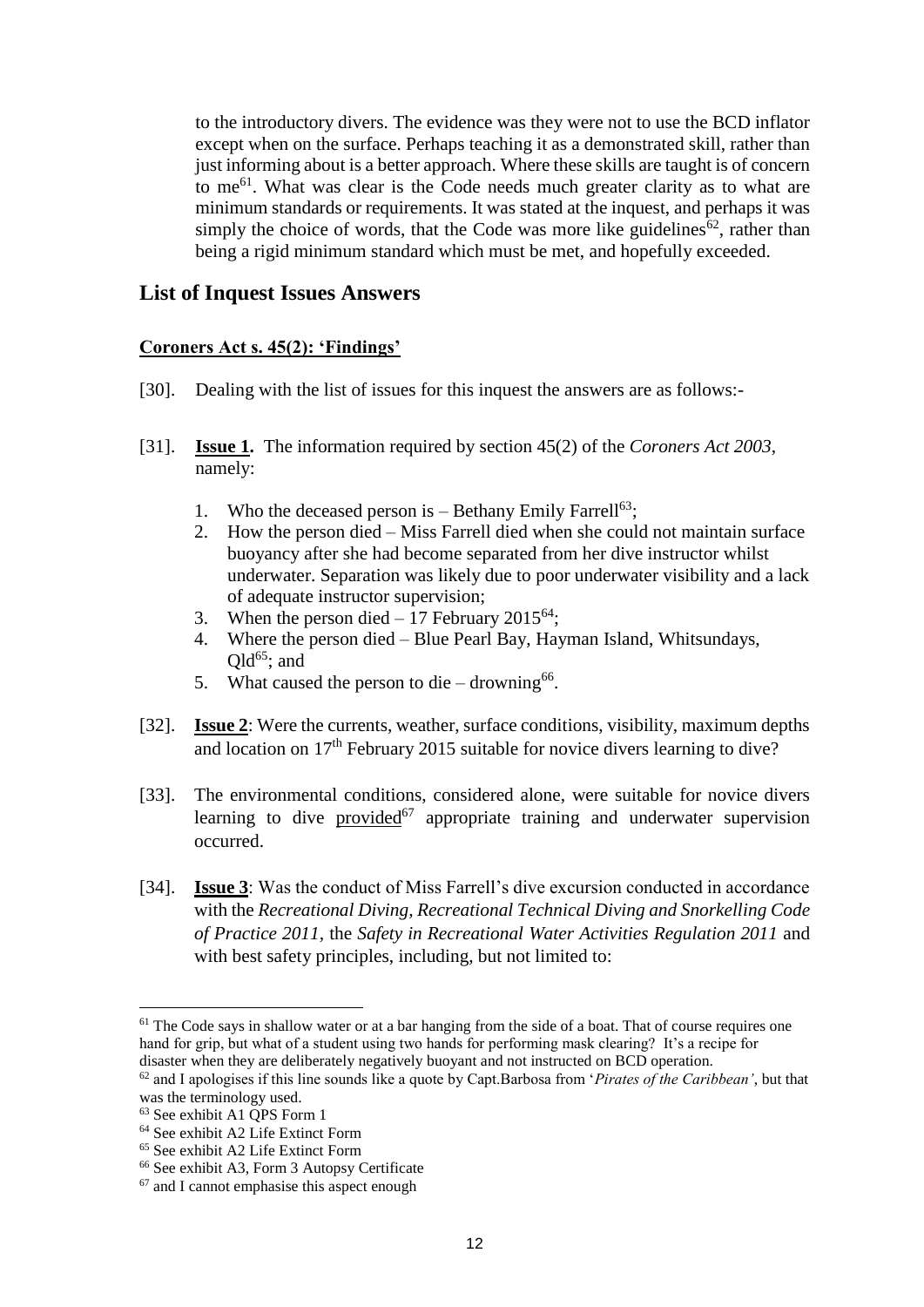1. Did the dive instructor conduct a dive site risk assessment in compliance with *s 2.3.2* of the *Recreational Diving, Recreational Technical Diving and Snorkelling Code of Practice 2011*?

Answer: I find that this does not appear to have occurred, or at least adequately occurred, before the dive commenced.

2. Was the dive instructor's in-water teaching of skills to Miss Farrell adequate and did the teaching comply with *s 2.3.3* of the *Recreational Diving, Recreational Technical Diving and Snorkelling Code of Practice 2011?* 

Answer: This does not appear to have adequately occurred, particularly to a level of competency to minimise risk to the introductory diver, that is the skill has been appropriately mastered, and there does not appear to have been any attempt to instruct on achieving and maintaining positive buoyancy on the surface<sup>68</sup>.

3. Was the dive instructor's in-water supervision of Miss Farrell during Miss Farrell's dive excursion adequate and did it comply with *s 2.3.2* of the *Recreational Diving, Recreational Technical Diving and Snorkelling Code of Practice 2011* and *r 9* of the *Safety in Recreational Water Activities Regulation 2011*?

Answer: This does not appear to have occurred, specifically for the period of ten seconds that Miss McTavish turned away from keeping her introductory divers under supervision. It was during this period the dive instructor/introductory diver separation occurred which is a moment which led to the chain of events resulting in Miss Farrell's death.

4. Was an out-of-water lookout and rescuer maintained in compliance with *s 2.3.2* of the *Recreational Diving, Recreational Technical Diving and Snorkelling Code of Practice 2011, r 8* of the *Safety in Recreational Water Activities Regulation 2011* and DL20 Trading Pty Ltd's procedures during Miss Farrell's dive excursion?

Answer: In accordance with my factual findings this did not occur from Mr Croucher or Mr Peter Hall. It certainly appears to be a reasonable conclusion that if a diver surfaces in distress for a period of forty seconds or so that that is adequate time for an out of water lookout to have recognised that the diver is in distress. Accordingly it does not appear that the required person was solely engaged $69$  in being the lookout, nor were able to recognise a diver in difficulty. They were not, I find, conducting the appropriate degree of visual observation required.

<sup>&</sup>lt;sup>68</sup> a 50% success rate for mask clearing hardly inspires confidence that the skill is mastered, and simply saying that skills were taught in the way that others taught them does not satisfied the dive instructors' obligation under the Code. In fact demonstrates a somewhat lax approach across the industry.  $69$  'solely engaged' is the term used in the Code.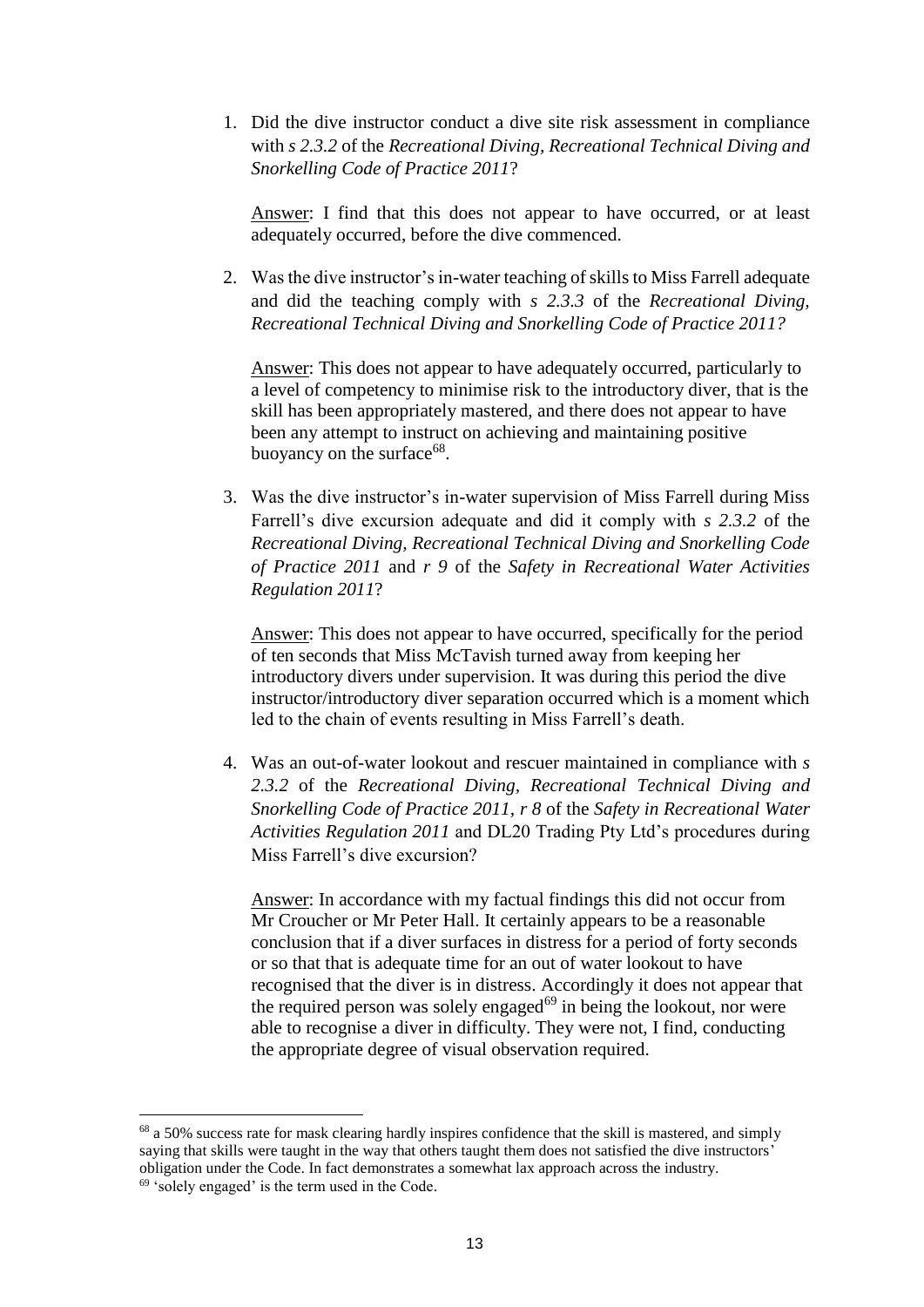5. Was the process undertaken to locate and attempt to rescue Miss Farrell after she was separated from her dive group adequate and in accordance with DL20 Trading Pty Ltd's procedures and *s 2.3.2* of the *Recreational Diving, Recreational Technical Diving and Snorkelling Code of Practice 2011*?

Answer: Certainly the response undertaken by the Wings III out of water personnel (Mr Croucher and Mr Peter Hall) was inadequate in that they did not respond within the critical first few moments<sup>70</sup>, rather the response came from crew of the vessel New Horizon. The underwater response from Miss McTavish appears appropriate, but I commented in my Recommendations on what additional steps should be considered to note the location where a diver separation occurs.

- [35]. **Issue 4.** Should novice divers first satisfactorily demonstrate elementary dive skills and swimming ability in a controlled environment, such as a pool, before participating in an open water dive to reduce the risk of future diving fatalities?
- [36]. Clearly the focus should be on introductory divers first demonstrating in a controlled environment the necessary diving skills with competency to ensure their own safety in the open water. This is a primary safety system for their welfare. Systems relating to lookouts or recovery of a distressed diver is a secondary system, which is only relevant after the primary system has failed. All parties at the inquest considered that there is benefit in skills being demonstrated in a controlled environment such as a pool. I appreciate entirely that this adds a commercial consideration for tour operators. No doubt arrangements can be made with pools for skill sessions to occur or perhaps particularly enterprising operators will install their own pools, and a shipping container pool is certainly a costeffective option<sup>71</sup>. What is evident is that the overwhelming percentage of diving and snorkelling deaths in Queensland occurs with overseas tourists who, it is reasonable to conclude, have less ability, and familiarity, and accordingly could be more 'anxious' than Australian residents when in open water. I address this further in my Recommendations.
- [37]. **Issue 5.** What caused Miss Farrell to become separated from her dive group at Blue Pearl Bay on 17 February 2015?
- [38]. Miss Farrell became separated due to inadequate dive instructor supervision and distance in the then prevailing visibility conditions. It cannot be determined precisely, nor entirely discounted, if she inadvertently followed divers from the certified divers group, or strayed from what was meant to be her intended route due to some other factor<sup>72</sup>.

 $70$  which is when Miss Farrell is at the surface and signalling her distress.

<sup>&</sup>lt;sup>71</sup> Particularly in view of the court fine imposed on the tour operator in this case.

 $72$  What can be excluded is that she did not suffer any marine sting (box jellyfish, Irukandji etc and this was specifically noted in the Autopsy Report, exhibit A.4), and there was no suggestion by any person that there was any marine animal which may have caused her anxiety, such as a shark. Accordingly these theoretical possibilities I can exclude.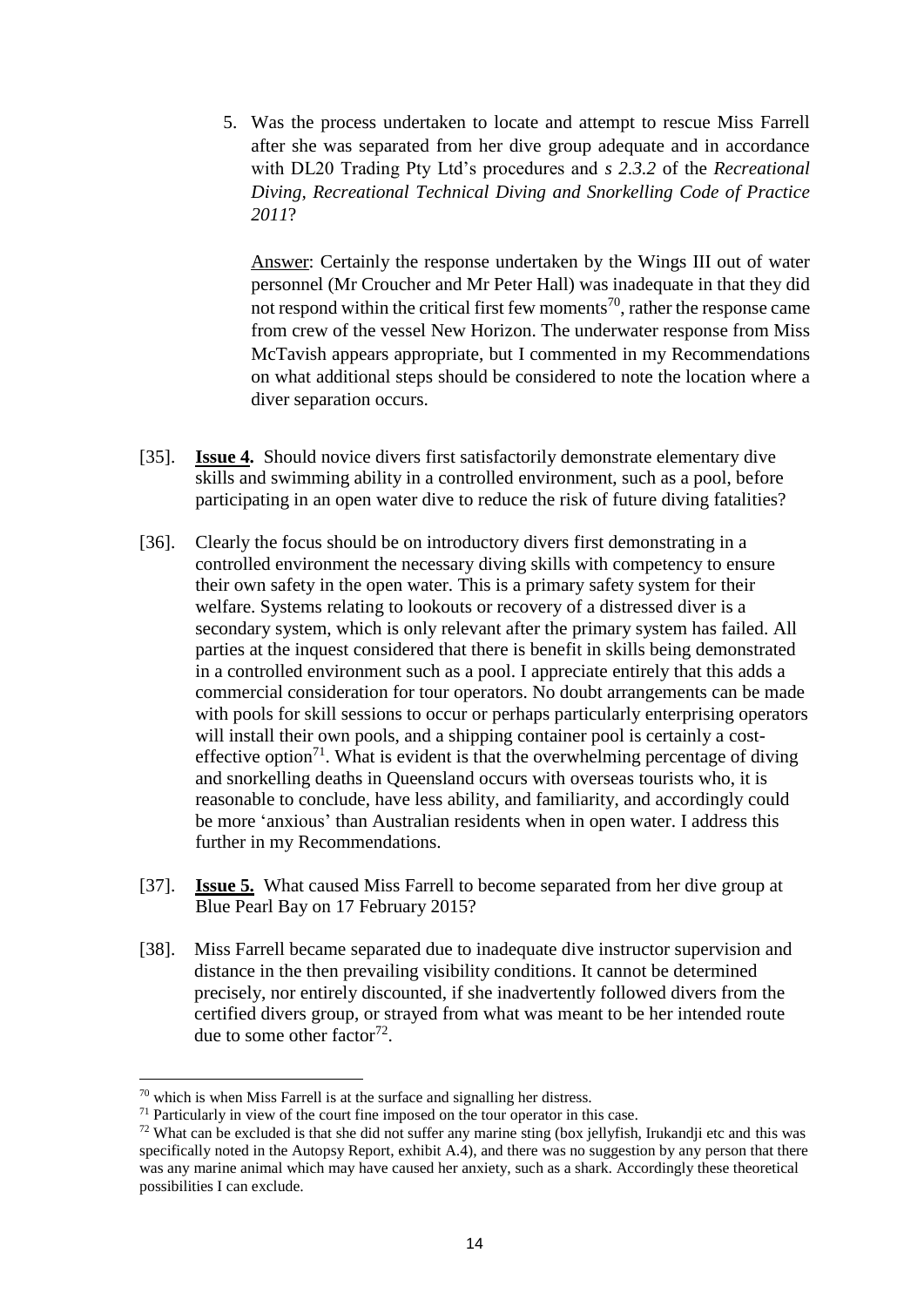- [39]. **Issue 6**. Was Miss Farrell adequately equipped (such as with a whistle) and trained to use equipment (such as a safety sausage) that could have signalled her location on the surface?
- [40]. Whilst I have dealt with the limited training she received, her BCD did contain a safety sausage, but I consider that in her panicked state she would not have been able to operate it. A whistle, even if contained in a pocket on her BCD is unlikely to have been of assistance, in that it is doubtful that she would have the presence of mind to use it, particularly as she was struggling to maintain buoyancy, and noting that instinctively your arms are used to maintain buoyancy or signal for help. Of course all these safety items are dependent on an adequate surface watch being maintained.
- [41]. **Issue 7**. Was the investigation into Miss Farrell's death and the decision-making as to prosecutions of duty-holders by Workplace Health and Safety Queensland adequate?
- [42]. Whilst I appreciate that the family has concerns in relation to certain aspects of the prosecutions, or the decision not to commence a prosecution, any review by a coroner needs to be approached cautiously as a coroner has available further evidence which may not be able to be used in a prosecution. I do not make any specific criticisms of the decisions taken by the department to date, as most fortunately the time limit for commencing any further action by the department is extended by twelve months<sup>73</sup> following the holding of an inquest. Accordingly that will allow the department to review the evidence, make further enquiries if need be, gather further evidence, and decide if any further prosecution has any reasonable prospects of success and satisfies the necessary tests. I make further comment in this regard in relation to my s.48 Reporting offences obligation.
- [43]. **Issue 8.** Whether the Dive and Snorkelling Death Review Panel, as recommended by the Queensland Government's Reef Safety Roundtable of February 2017, should be re-established.
- [44]. All interested parties at the inquest agreed it should, and in this regard see my Coroner Comments (Recommendations) below.

### **Coroners Act s. 46: 'Coroners Comments' (Recommendations)**

[45]. This inquest heard that this was the second diving death involving a resort dive, or introductory dive, at a location near Hayman Island. The other death was a 23-yearold female, Miss Elaine Morrow, who was an Irish tourist on a three day/two night sailing trip around the Whitsundays islands. Her very first introductory dive was at Blue Pearl Bay. There are clear similarities between the two deaths less than four years apart<sup>74</sup>. It is evident that Miss Farrell's death occurred due to the introductory

<sup>73</sup> S.232(1)(b) WHSQ Act

<sup>74</sup> Indeed there are haunting similarities (23 y.o. female, non-Australian, backpacker, 2 night/3 day boat trip, location of dives, introductory diver, unskilled on scuba equipment, buoyancy adjusted by their instructor, inadequate underwater supervision, diver separation in poor visibility) between the deaths of Miss Morrow and Miss Farrell, which is why the industry must make changes to ensure the safety of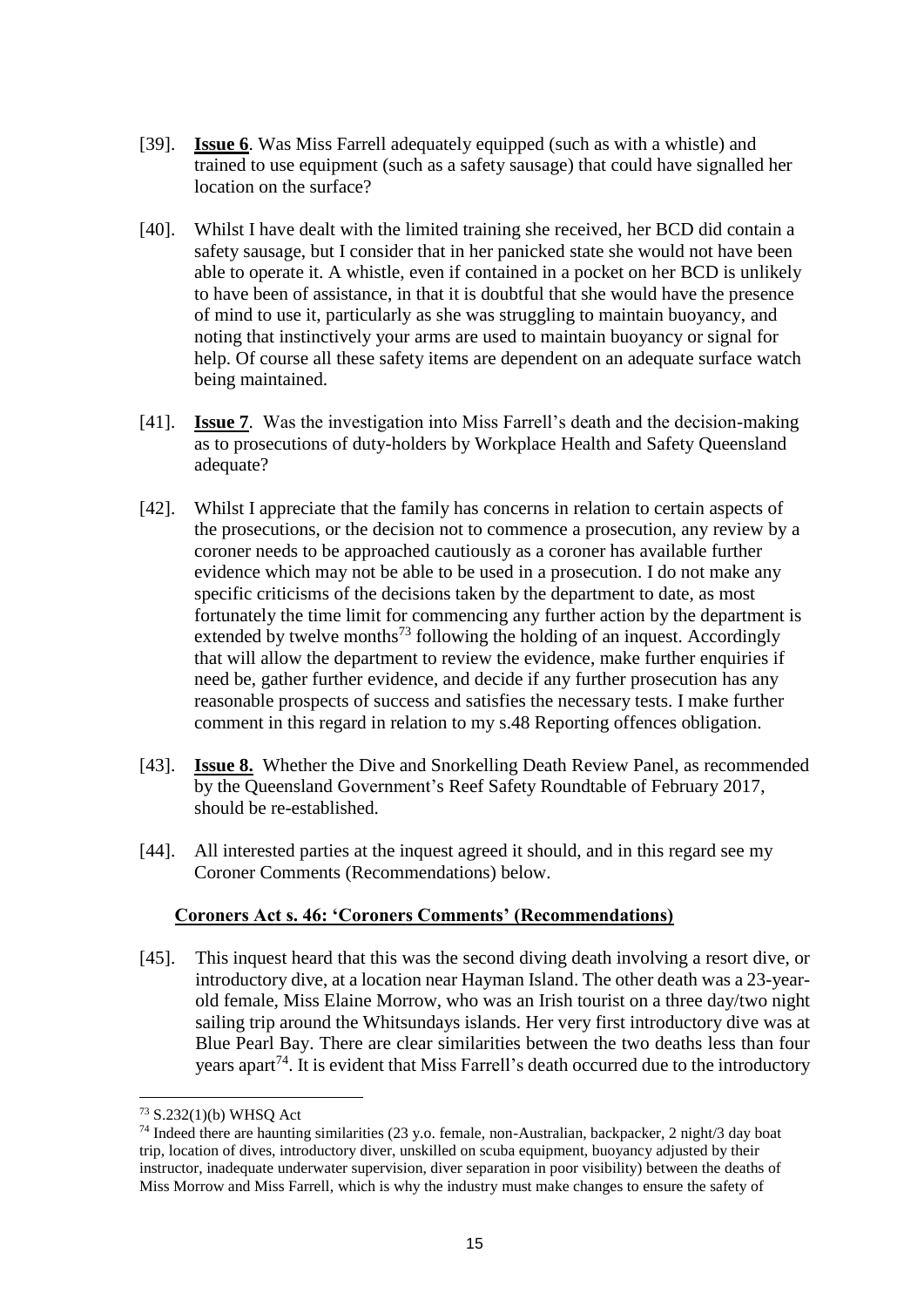diver having inadequate, demonstrated or practised, skills with scuba equipment, and her being in an environment (underwater), with which she is not familiar (naturally the level of anxiety is increased). Scuba diving, whether around the inner islands, or along the Great Barrier Reef, is a large and important industry. It is vital that appropriate standards are set, maintained and observed, to ensure that the activity is conducted safely which can be done even though it is recognised it is a 'high risk' activity.

- [46]. Accordingly I remake the following recommendations:-
	- 1. That the Office of Industrial Relations (WHSQ), within six months, review and consider for inclusion in the relevant Code of practice issues addressing:
		- a. Introductory Diver: Instructor ratios of a maximum of 2:1, and 1:1 if conditions are poor (such as current, visibility, or surface chop<sup>75</sup>);
		- b. Review the term 'resort dive' to be renamed 'introductory dive';
		- c. The instructor to always be within arms-length of their resort divers, and to 'link arms' if conditions (whether visibility, current, or surface chop) are assessed as poor or very poor;
		- d. Dive instructors must do a dive site assessment, including:
			- a. Assessing visibility with a secchi disk<sup>76</sup> and
			- b. Conducting an in-water (at depth) visual inspection for horizontal visibility, and to assess current<sup>77</sup>,

to determine if the site is suitable for introductory divers and to determine the Introductory Diver: Dive Instructor, ratio;

e. That elementary dive skills including mask clearing, regulator clearing, regulator recovery, buddy breathing, BCD inflate/deflate, and emergency weight belt dropping, are taught until the skill is competently demonstrated to the instructor, and that this is to occur in a controlled water environment<sup>78</sup> such as a swimming pool<sup>79</sup>;

<sup>78</sup> This was the Recommendation of the QPS Investigation Officer.

introductory divers. I make clear that in no way do I suggest the practise of introductory diving be banned, rather it simply requires modifications to teach appropriate elementary diving skills (acquired through practical training in-water), and adequate and appropriate instructor supervision when in Open Water or Confined Open Water (theses are each recognised diving terms).

<sup>75</sup> I include current because this can readily cause diver separation, and surface chop as inexperienced divers may inadvertently swallow water whilst floating at the surface causing them difficulty with breathing leading to panic.

<sup>&</sup>lt;sup>76</sup> This was described as a weighted disk with four coloured quarters (black/white/black/white) at the end of a rope with metre intervals marked along the rope so that when the quarters could not be readily discerned a determination can be made of the visual depth clarity down through the water column when viewed from the surface.

 $77$  For instance certain locations in the Whitsundays experience very strong currents such as Solway Pass, Fitzallen Passage, and Hook Passage.

 $79$  No doubt access to a swimming pool will be an issue, but operators will need to be resourceful, and I am sure can be arranged. There are also options such as shipping container pools (if unsure perhaps try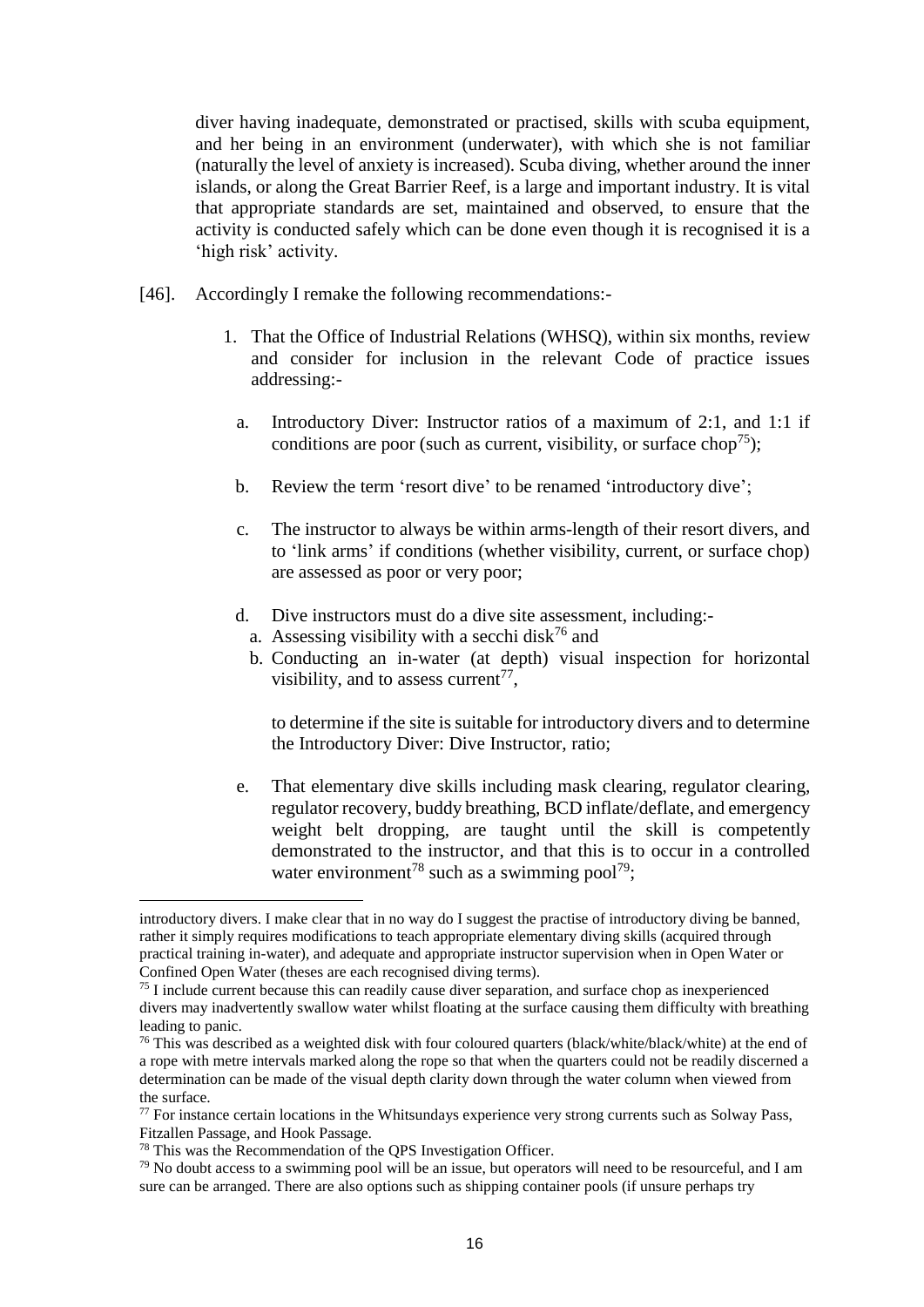- f. That diving groups $80$  are staggered, and that routes are determined in a way to avoid dive group interaction whilst underwater:
- g. That the dive instructors solely have the final decision on whether a dive proceeds, or is terminated, and that it not be the skipper, nor the tour operator (who may have commercial considerations influencing their judgement);
- h. That safety measures include that the 'Surface Watch' person has an emergency 'grab bag' which includes a weighted lost diver marker  $81$ , and that dive instructors carry on their person (whilst conducting the dive) a suitable underwater marker system $82$  to indicate underwater the last known position that the separated driver was seen;
- i. That if swimming  $fins<sup>83</sup>$  are used, then some style of 'fin-safe'<sup>84</sup> style retainer strap is used with the swimming fins;
- j. Whether a policy should be implemented that if any diver becomes separated, that all divers in that group must immediately surface and inflate their BCD, even though it is an emergency ascent $85$ .
- 2. That the Office of Industrial Relations (WHSQ), within six months, consider whether the relevant diving Code of practice needs to be mandated as the minimum standard for operations, rather than being "guidelines".
- [47]. On 5 April 2017 there was flagged a *Dive and Snorkelling Death Review Panel* within the Coroners Court of Queensland, chaired by the Northern Coroner located in Cairns. It was to comprise persons including representatives of government agencies, a forensic pathologist, and industry representatives. Just three months later, 5 July 2017, the review Panel was ceased with the Chair citing reasons of

<sup>&#</sup>x27;Google') which I understand are available from approximately \$25,000. As to whether this is cost prohibitive dive operators should realise that a fine of \$160,000 (see exhibit C.10) was imposed on the tour operator involved in Miss Farrell's death.

 $80$  If a number of tour operators are in a location at one time then a simple discussion between them, and common sense, can ensure staggering occurs.

<sup>&</sup>lt;sup>81</sup> This can simply be a weight attached to the end of a floating rope with a surface buoy at the end. No doubt as resort drivers only dive to a set limited depth the length of the rope will be determined for that depth plus the tidal range. Its purpose is to be quickly deployed where the diver was last seen so that recovery efforts can be focused to the lost diver's last known location. This is particularly important when underwater visibility is poor, or very poor. I note, in the circumstances of Miss Farrell's death, the resourcefulness of Mr Jonathan Stewart to use a dive belt, rope, and pool noodles to make a quick 'lost diver marker' for the surface. Unfortunately he had to return to his vessel to obtain these items and to then return to the location where the lost diver was last seen to surface. This can be difficult.

<sup>&</sup>lt;sup>82</sup> Whether a brightly contrasting weighted disc perhaps with floating streamers to also highlight it, underwater flare, or dye bag. If a flare or dye bag it must be such that its' operation does not produce a 'cloud' which reduces visibility.

<sup>&</sup>lt;sup>83</sup> by swimming fins I am describing the type that Miss Farrell was using, which is a one piece moulded soft rubber fin, and not of great length, as opposed to diving-specific fins which are generally much longer in length (and usually constructed of a stronger material) so they can generate greater propulsion; and generally (in my experience as a Certified Open Water Diver) are better retained on the foot

 $84$  This being the simple 'Y' shaped rubber strap worn over the foot/ankle

<sup>&</sup>lt;sup>85</sup> The considerations I mention are not exhaustive.